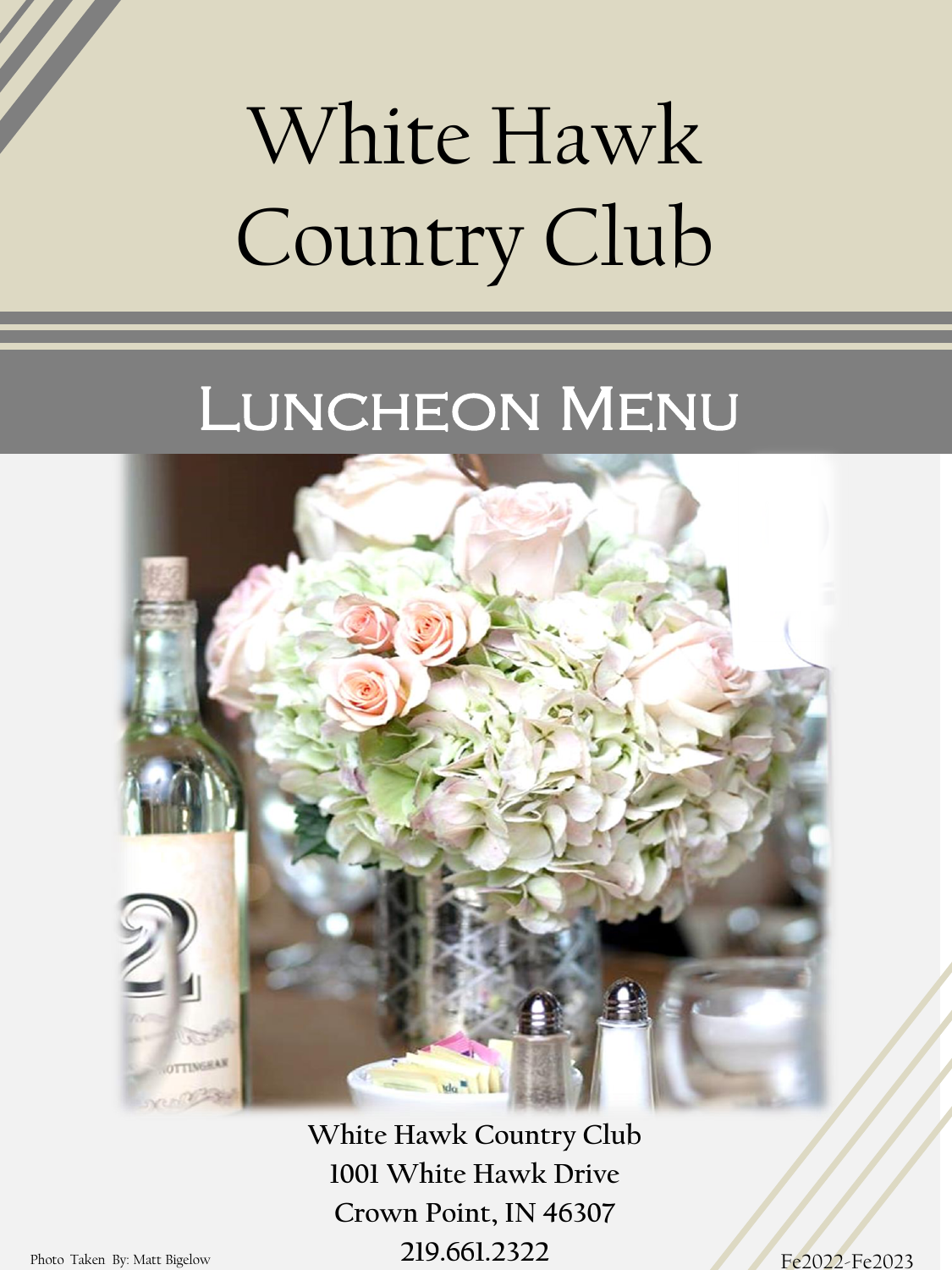## Buffet Style Options

All Buffets are Served with Soft Drinks, Juice, Coffee, & Iced Tea

### **Breakfast Buffet … \$20**

Minimum of 30 Guests (Price Per Person) *Scrambled Eggs, Sausage, Bacon, Roasted Breakfast Potatoes, French Toast, Fresh Fruit, & Banana Bread*

### **Brunch Buffet … \$25**

Minimum of 30 Guests

(Price Per Person)

*Chicken Bruschetta, Fettuccine Alfredo, Rosemary Potatoes, Ham Quiche, Sausage, Bacon, French Toast, Fresh Fruit, Rolls, & Salad Station ( Mixed Greens, Sliced Tomato, Sliced Cucumber, Shredded Cheddar Cheese, Diced Ham, Bacon Bits, Sliced Grapes,* 

*Sliced Hard Boiled Egg, Croutons, Ranch, Italian, & Raspberry Vinaigrette Dressings)*

## **Lunch Buffet … \$23**

Minimum of 30 Guests

(Price Per Person)

*Chicken Marsala, Fettuccine Alfredo, Wild Rice, Hand Sliced Steamed Vegetables,* 

*Roasted Redskin Potatoes, Assorted Mini Desserts, Rolls, & Salad Station ( Mixed Greens, Sliced Tomato, Sliced Cucumber, Shredded Cheddar Cheese, Diced Ham, Bacon Bits, Sliced Grapes, Sliced Hard Boiled Egg, Croutons, Ranch, Italian, & Raspberry Vinaigrette Dressings)*

### **Buffet Add-Ons**

(Additional Price Per Person) *Roasted Pork Tenderloin . . . \$4 Baked Chicken . . . \$4 Broasted Chicken . . . \$4 Italian Pasta Salad . . . \$3 Carved Roast Beef with Natural Au Jus & a Horseradish Cream Sauce . . . \$11 Roasted Salmon with a Creamy Pineapple Sauce . . . \$5 Szechuan Green Beans . . . \$3 Rosemary Redskin Potatoes . . . \$3 Wild Rice . . . \$3*

**Prices are subject to change prior to deposit. Additional 7% sales tax and 20% standard service charge will be added on to all Food and Beverage Pricing.**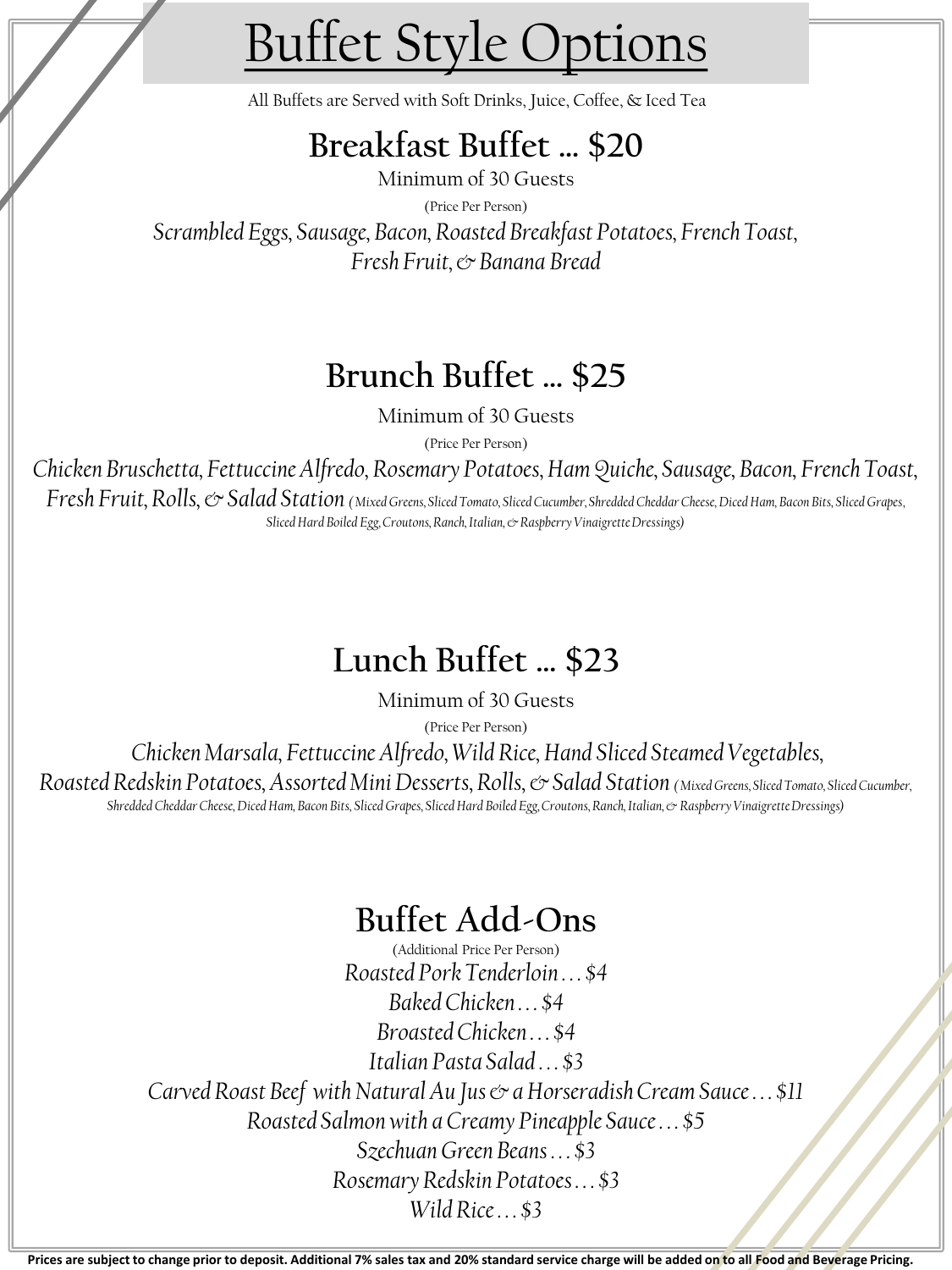Salads

Served with Bread, Soft Drinks, Juice, Coffee, & Iced Tea

#### **Caesar Salad … \$17**

*Romaine, Shaved Parmesan, Croutons, Caesar Dressing, & Grilled Chicken Breast*

#### **Trio Salad Plate … \$17**

*Homemade Chicken Salad and Italian Pasta Salad, served on a Bed of Greens with Fresh Fruit Salad & a Warm Croissant*

## Luncheon Entrées

All Entrées Served with House Salad, Bread, Soft Drinks, Juice, Coffee, & Iced Tea

#### **Sliced Beef Tenderloin … \$24**

*Prepared to Medium & topped with a Red Wine Mushroom Sauce. Served with Roasted Redskin Potatoes & Green Beans.*

#### **Chicken Piccata … \$19**

*Boneless Chicken Breast Lightly Breaded & finished with a Lemon Caper Butter Sauce. Served with Rice Pilaf & Green Beans.*

#### **Filet Mignon \$35**

*6 oz. Filet Mignon. Grilled to Medium-rare and topped with a Red Wine Merlot Sauce. Served with Mashed Potatoes and Szechuan Green Beans*

#### **Chicken Bruschetta … \$20**

*Boneless Chicken Breast Lightly Breaded and topped with Tomato Bruschetta & Parmesan Cheese. Served over Fettuccine Pasta, tossed in a Lemon Butter Sauce.* 

#### **Fettuccine Alfredo … \$18**

*Fettuccine Noodles tossed in a Creamy Alfredo Sauce. & Grilled Chicken Breast.*  Substitute Shrimp … **\$4**

#### **Customizing Menu Options are Available at an Additional Charge. Please Inquire**.

**Prices are subject to change prior to deposit. Additional 7% sales tax and 20% standard service charge will be added on to all Food and Beverage Pricing**.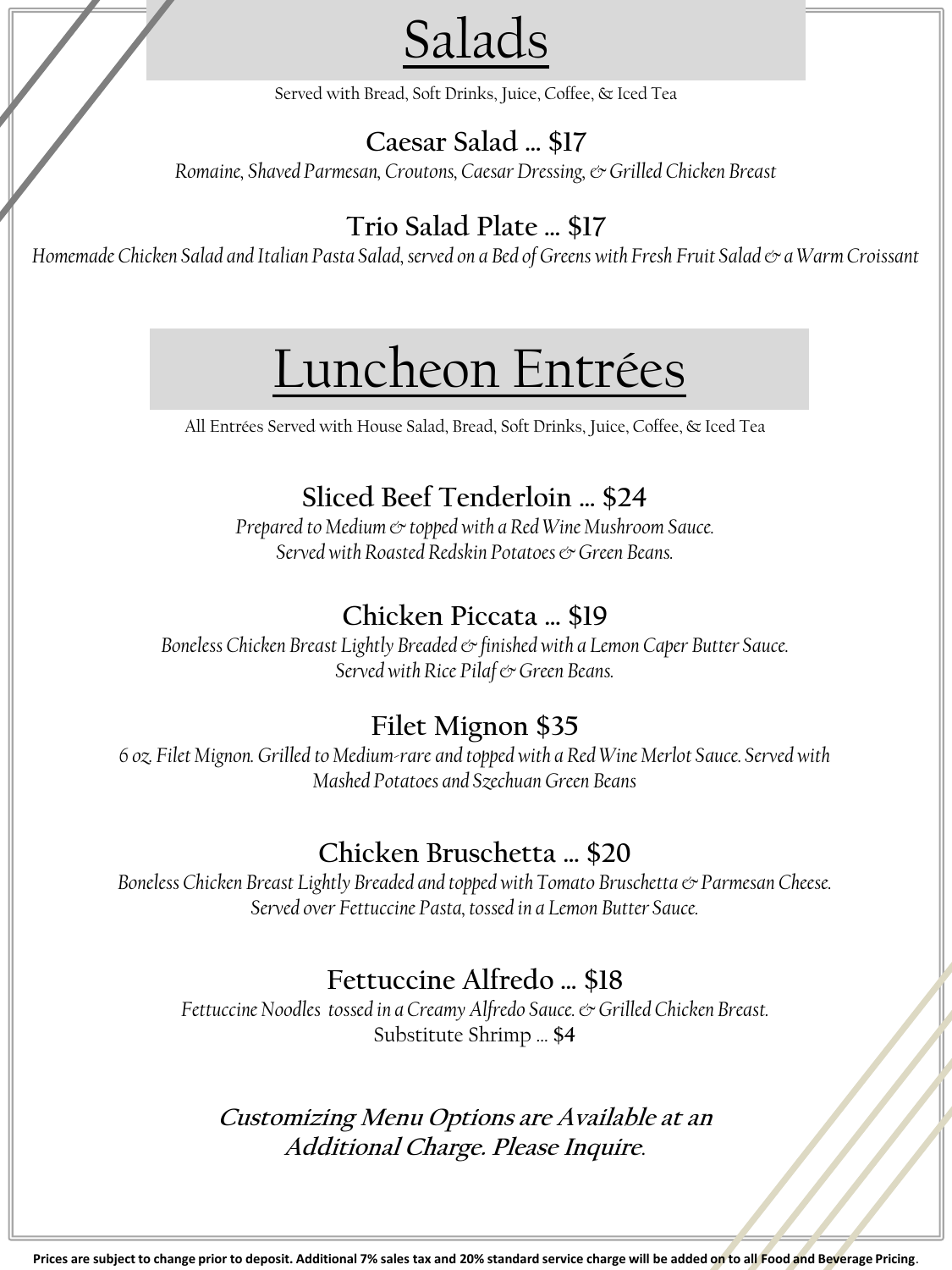## Premium Bar Packages

(Price Per Person ) Three Hours … **\$21** Four Hours … **\$27**

### **Spirits**

**|** Soft Beverages, Juices, Mixers, and Garnishes Included **| |** No Shots Will Be Served **|** 

**|** Grey Goose **| |** Ketel One **| |** Titos **| |** Smirnoff **| |** Absolute **| |** Seagrams 7 **|** 

**|** Seagrams VO **| |** Bombay Sapphire Gin **|** Bacardi **| |** Jack Daniels **| |** Canadian Club **| |** Southern Comfort **|** 

**House Wine Draft Beer**

*Cabernet, Merlot, Pinot Noir, Pinot Grigio, Chardonnay, Moscato, Sauvignon Blanc & White Zinfandel*

**|** Malibu **| |** Captain Morgan **| |** Jose Cuervo Gold **| |** Seagrams Dry Gin **| |** Peachtree **|** J & B **| |** Dewars **|** 

**|** Tanqueray **| |** Kahlua **| |** Amaretto **|**  Schnapps **| |** Dry/Sweet Vermouth **|** 

**|** Crown Royal **| |** Maker's Mark **| |** Patron **| |** Jameson Irish Whiskey**| |** Christian Brothers**| |** Johnny Walker Red **|**

*Miller Lite, Coors Light, Budweiser, & Rotating Handle \$250 Coordination Fee For Any Particular Beer Order*

Include any of the Following Ultra Brands for an Additional Price Per Brand Per Person: **(Must Have Initial Bar Package for Upgrades***)*

**|** Select Whiskey / Liquor Options \$3-\$9 **| -** Please Inquire for Specific Ultra Premium Brands **|** Bloody Mary Option \$5 **| |** Ginger Beer Mixer Option \$3 **|** Red Bull Mixer \$3 | Hennessey \$3 **|** Chivas Regal \$3 **|** 

## Table Wine Service

**|** Merlot **|** Cabernet **|** Pinot Noir **|** Pinot Grigio **|** Chardonnay **|** Moscato **|**  White Zinfandel **|** Sauvignon Blanc **For Additional Brand Availability - Please Inquire**

**Price Per Bottle … \$24 (House Wine)**

### **Fluted Stemware Punch Options**

Served in Champagne Flutes and Stationed for Service 25 Individual Flutes \*Butler Service available for Additional Charge of \$75.00

**Stationed Champagne Punch … \$62** Champagne, Orange Juice, Cranberry Juice, & Sierra Mist

> **Stationed Mimosa Punch … \$62** Champagne & Orange Juice

## **Stationed Non-Alcoholic Punch … \$52**

Cranberry Juice, Orange Juice, & Sierra Mist

Prices are subject to change prior to deposit. Additional 7% sales tax and 20% standard service charge will be added on to all rood and Beneage Pricing.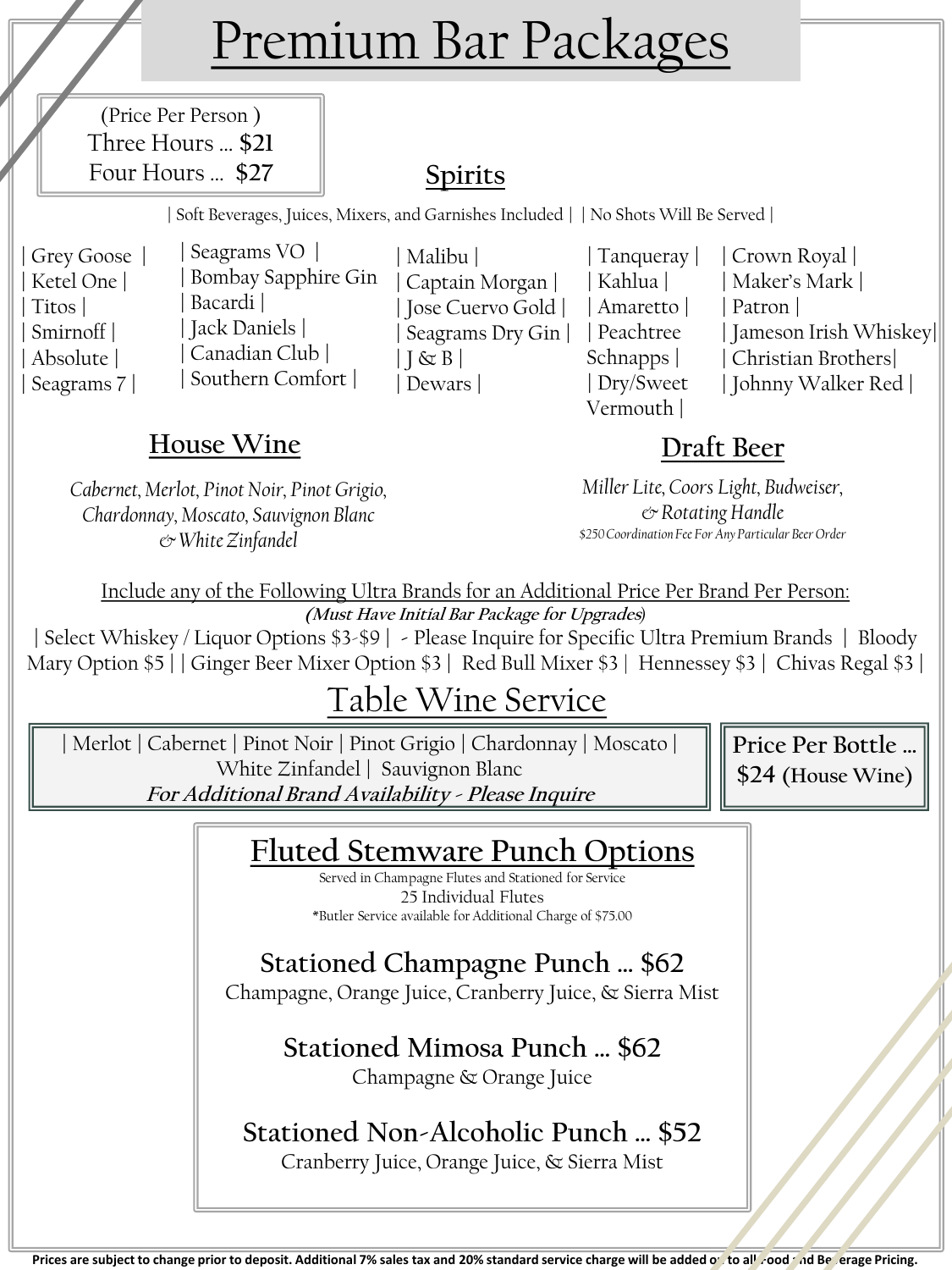## Hors d' oeuvres

Hors d'oeuvres will be Stationed for Service \**Butler Service Available for Additional Charge of* **\$75.00** *( Limited to Passable Hors d'oeuvres Only)*

#### Each Item Includes 50 Pieces Per Order

**Tortilla Roll – Ups |** Spinach Tortilla, Smoked Ham, Cream Cheese , Ranch Seasoning . . . \$50 **Meatballs |** Choice of BBQ, Swedish , or Italian ( Select One Style) . . . \$50 **Mini Caprese Skewers |** Grape Tomato, Fresh Mozzarella, Basil, Balsamic Reduction . . . \$50 **Hummus Filled Cucumber |** Traditional Middle East Hummus, Cucumber Cups, Olive Oil, Paprika . . . \$50

**Vegetable Crudités |** Crisp Garden Vegetables with House-made Buttermilk Ranch . . . \$100 **Seasonal Fruit Tray** | Hand Sliced Seasonal Fruit . . . \$100 **Assorted Cheese Tray |** Assorted Cheese, Assorted Gourmet Crackers . . . \$100 **Bruschetta |** Tomato Bruschetta, Parmesan Toasted Crostini . . . \$100 **Vegetable Egg Rolls |** Cabbage, Celery, Carrot Filled with Sweet and Sour Dipping Sauce . . . \$100 **Boneless Chicken Nuggets |** With House-made Buttermilk Ranch and Spicy Dipping Sauce . . . \$100 **Grilled Chicken Wings |** Rosemary Marinated, Ranch Seasoning . . . \$100 **Homemade Cheese Stuffed Mushrooms |** Garlic Ricotta Stuffed . . . \$100 **Bacon Wrapped Water Chestnuts |** Baked Water Chestnuts, Wrapped in Applewood Bacon . . . \$100 **Fried Mac & Cheese Balls |** Pasta, Cheese Sauce, Sriracha Sauce, Breaded and Fried . . . \$100 **Bacon Pimento Cheese on a Crostini |**House-made Pimento Cheese, Chopped Bacon, Onion Garlic Crostini . . . \$100 **Spinach & Artichoke Tart |** Mayonnaise, Onion, Garlic, Spinach, Artichoke Hearts, Parmesan, Five Blend Cheese . . . \$100 **Pulled Pork Tart |** Pork Shoulder, BBQ Sauce, Cheddar Cheese . . . \$100 Stuffed Sweet Cherry Pepper | Cherry Peppers, Prosciutto, Swiss, Basil . . . \$100

**Parmesan Shrimp |** Fried Parmesan Breaded Shrimp with Creamy Cocktail Sauce . . . \$150 **Lamb Chop Lollipops |** Grilled New Zealand Lamb Chop, Pineapple Glaze . . . \$150 **Smoked Salmon on a Crostini |** Atlantic Smoked Salmon , Capers, Creamy Habanero Sauce, Garlic Crostini . . . \$150 **Shrimp Cocktail |** Pouched Shrimp with House-made Cocktail Sauce . . . \$150 **Mini Crab Cakes |** Special Crab Meat, Peppers, Onion, Lemon Zest, Chipotle Aioli . . . \$150 **Crab Stuffed Mushrooms |** Crab Meat, Peppers, Onion, Lemon Zest, Cheese Blend, Mushroom . . . \$150 **Shrimp & Lobster Tart |** Shrimp & Lobster, Cheese Blend, Red Pepper, Green Onion . . . \$150 **Beef Wellington |** Beef Tenderloin, Puff Pastry, Dijon Mustard, Prosciutto, Pistachios . . . \$150 **Tuna Sashimi |** Pan Seared Yellow Fin Tuna, Sesame Seeds, Soy Sauce . . . \$150 **Chicken and Chips |** Beer Battered Chicken Strips with Thick Hand Cut Fries. . . \$150 Filet Sliders | Filet Mignon, Pretzel Bun, Crawfish Beurre Blanc ... \$150 **Mini Tuna Tostadas |** Yellow Fin Tuna, Rice, Avocado, Red Pepper, Spicy Teriyaki on Tostada . . . \$150 **Langostino Parfait |** Langostino, Mango, Red Pepper, Cucumber, Boursin Cheese, Tomato. . . \$150